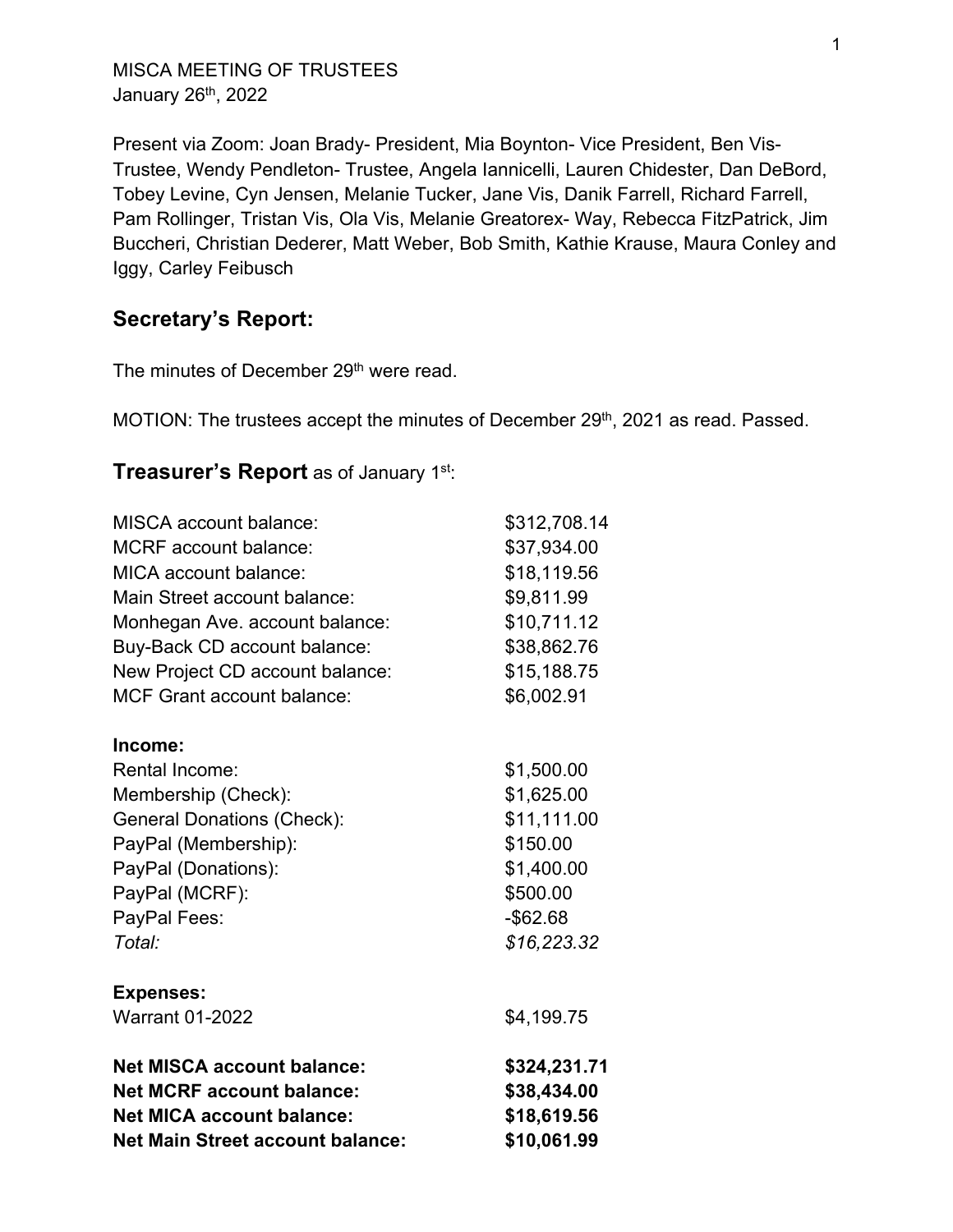| <b>Net Monhegan Ave account balance:</b>   | \$10,961.12 |
|--------------------------------------------|-------------|
| <b>Net Buy-Back CD account balance:</b>    | \$39,362.76 |
| <b>Net New Project CD account balance:</b> | \$15,188.75 |
| <b>Net MCF Grant account balance:</b>      | \$6,002.91  |

# **Old Business:**

Meadow Lots:

No further updates on the septic project.

Physical copies of the survey are in hand and digital copies are available.

Joan is working with the attorney on the paperwork for the building rights sale.

#### Store:

The lease has been signed. There has been no progress on the electrical issue. Maura reported that they are getting a dumpster soon to get rid of stuff around the building.

## MICA Building:

There was discussion about putting a larger RFP out for various work needed on the MICA building. Pam will talk to Kole about his proposal for the front door of the Black Duck.

Mia is still okay to take care of the laundromat. The electrical bill was really high most likely due to the low temps, Mia will investigate.

Joan still needs to respond to the leasing agency about the post office lease renewal. There was discussion about sharing the draft response with Chellie Pingree's or Angus King's office for feedback.

Shelly Giroux submitted an estimate for painting the interior of the post office as part of a compilation of expenses related to the post office. She mentioned she had availability in February if MISCA wanted the work done.

MOTION: Approve estimate for Shelly Giroux for painting the interior of the Post Office. Passed.

MOTION: Retract the acceptance of the painting bid by Shelly Giroux. Passed. Ben will work on an RFP for the painting job.

# The Looks:

There is a cracked window in Overlook. The repair can probably wait until spring. The septic system switch still needs to be fixed. Lauren mentioned that her friend is an electrician and might be interested in coming out to do work. It was discussed that Carley would send an email to the community to see if anyone else needs electrical work done so they can be added to a list if a contractor comes out.